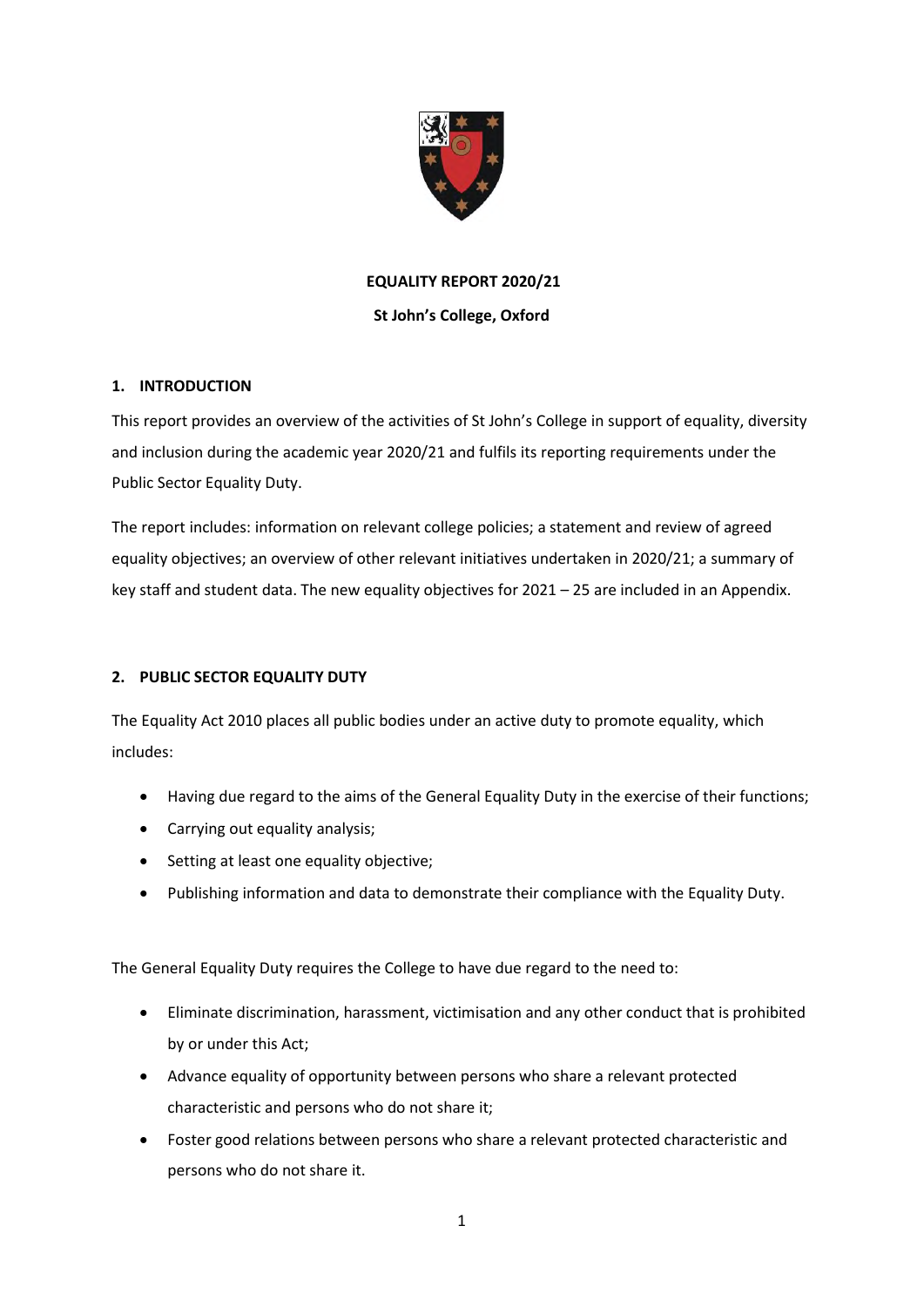#### **3. GOVERNANCE AND POLICIES**

- The Governing Body of the College has due regard for the Public Sector Equality Duty. At the start of each year Trustees, College Officers and all members of Governing Body subcommittees are circulated a copy of the Public Sector Equality Duty and reminded of the need to have due regard.
- The Governing Body actively monitors statistics relating to protected characteristics in its recruitment of academic and non-academic staff, in student admissions to the College, and in student attainment.
- The Equality Committee of the College, which has representation from all members of the College (students, academic and non-academic staff), leads a proactive approach to eliminating discrimination, advancing equal opportunities and fostering good relations in the College. This committee reports directly to the Governing Body.
- The Governing Body appoints a Fellow for Equality who oversees the implementation of matters relating to Equality, as well as a Fellow for Women and a Fellow for Ethnic Minorities. The Fellow for Equality is also the Disability Lead for the College.
- The College's Equality Policy, Public Sector Equality Duty Policy and Harassment Policy can be found at https://www.sjc.ox.ac.uk/discover/about-college/legal/college-policies/. The Public Sector Equality Duty Policy in particular gives further details on the college's ongoing procedures and activities through which it fulfils the Public Sector Equality Duty.

#### **4. SPECIFIC EQUALITY OBJECTIVES 2017-21: PROGRESS REVIEW**

The College adopted specific equality objectives in 2017. Progress against each of these objectives by the end of 2020/2021 is reviewed below. In accordance with the Public Sector Equality Duty, the College will adopt new objectives in Michaelmas Term 2021.

#### **A. Staff Training**

Equality Objective: Provide any training needed to ensure that all staff, students, and visitors are treated with respect and without discrimination and also that the principles underlying the Public Sector Equality Duty underlie all decision-making processes.

Current specific objectives:

a) Ensure that all members of Governing Body and key College committees, and all staff involved in admissions or appointments, have undergone appropriate equality and diversity training (e.g., the University's online equality and diversity briefing).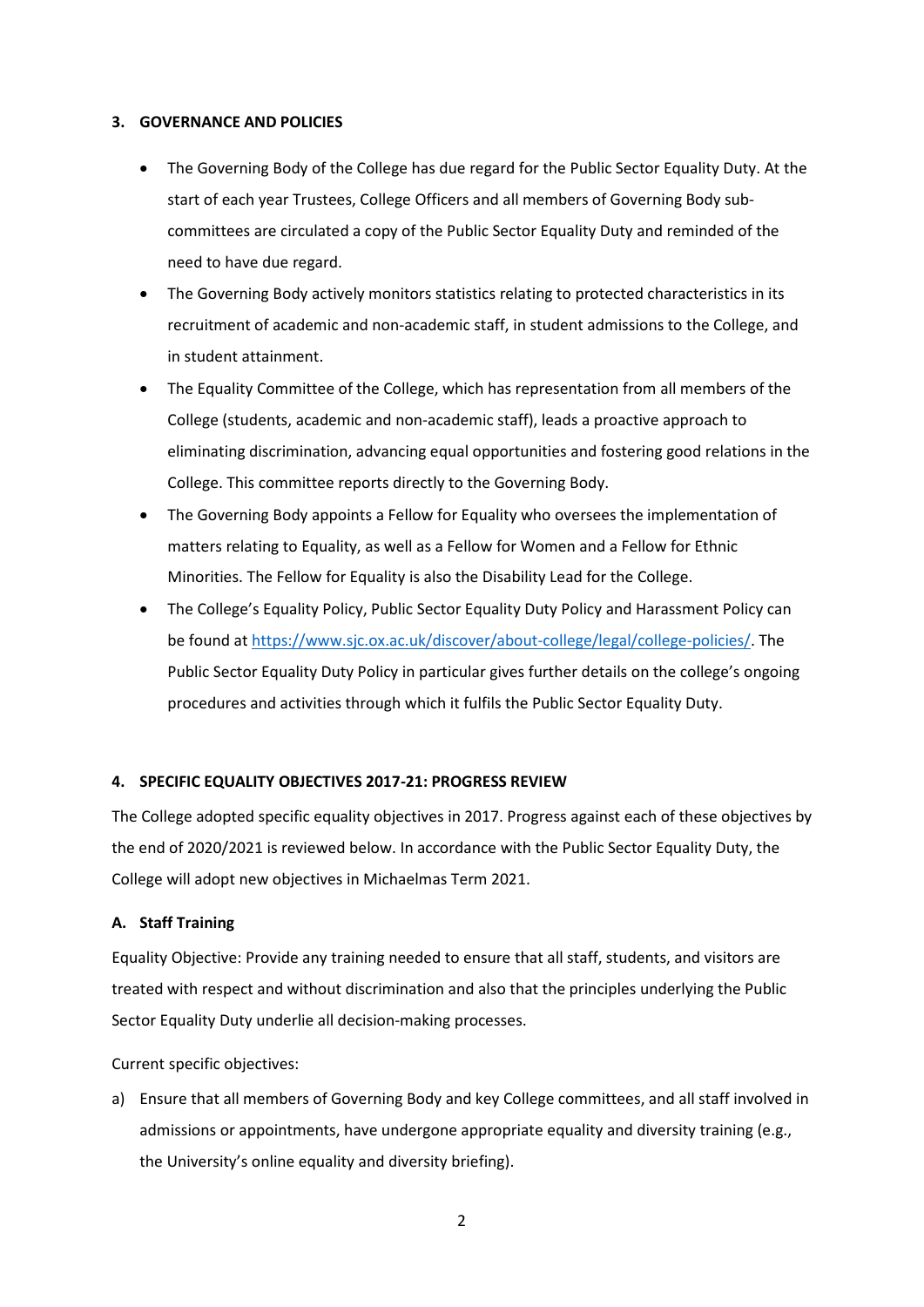*Progress to date: In 2017, the College agreed that all members of Governing Body and key committees would be required to complete the University's online equality and diversity training. During 2021, an external facilitator was hired to develop bespoke anti-racism workshops for all academic staff. Delivery of these in-person workshops will begin in Michaelmas 2021.* 

- b) Incorporate equality and diversity training into the induction programme for academic staff. *Progress to date: Since October 2017, the Fellow for Equality has given an introduction to equality and diversity issues as part of the Welcome Event for new academic staff.*
- c) Continue rolling out race awareness training for appropriate non-academic staff. *Progress to date: 'Equality in the Workplace' training was arranged for non-academic staff during 2019-20. In total, 122 staff attended Part 1 and 90 staff attended Part 2, but the training was curtailed due to the pandemic. The College intends to resume the training in 2021-22.*

#### **B. Undergraduate Teaching and Examinations**

Equality Objective: Minimise any disadvantages experienced by undergraduate students due to their protected characteristics that result in an "attainment gap" in university examinations.

Current Specific Objectives:

- a) Continue annual monitoring and review of examination results by gender and develop initiatives to address the "gender attainment gap". *Progress to date: Education Policy Committee reviews examination results by gender each year. There was no attainment gap in 2020, but it returned in 2021. Starting in 2019-20, the College has been developing the provision of inclusive study skills support to help all undergraduates reach their academic potential. Overall, uptake of this support by women has been higher than by men.*
- b) Introduce annual monitoring and review of examination results by ethnicity. *Progress to date: Education Policy Committee has reviewed examination results by ethnicity since 2018. There are significant fluctuations, but averaging over recent years, there is no evidence of a difference in results between BME and non-BME students. The Committee will continue to monitor this.*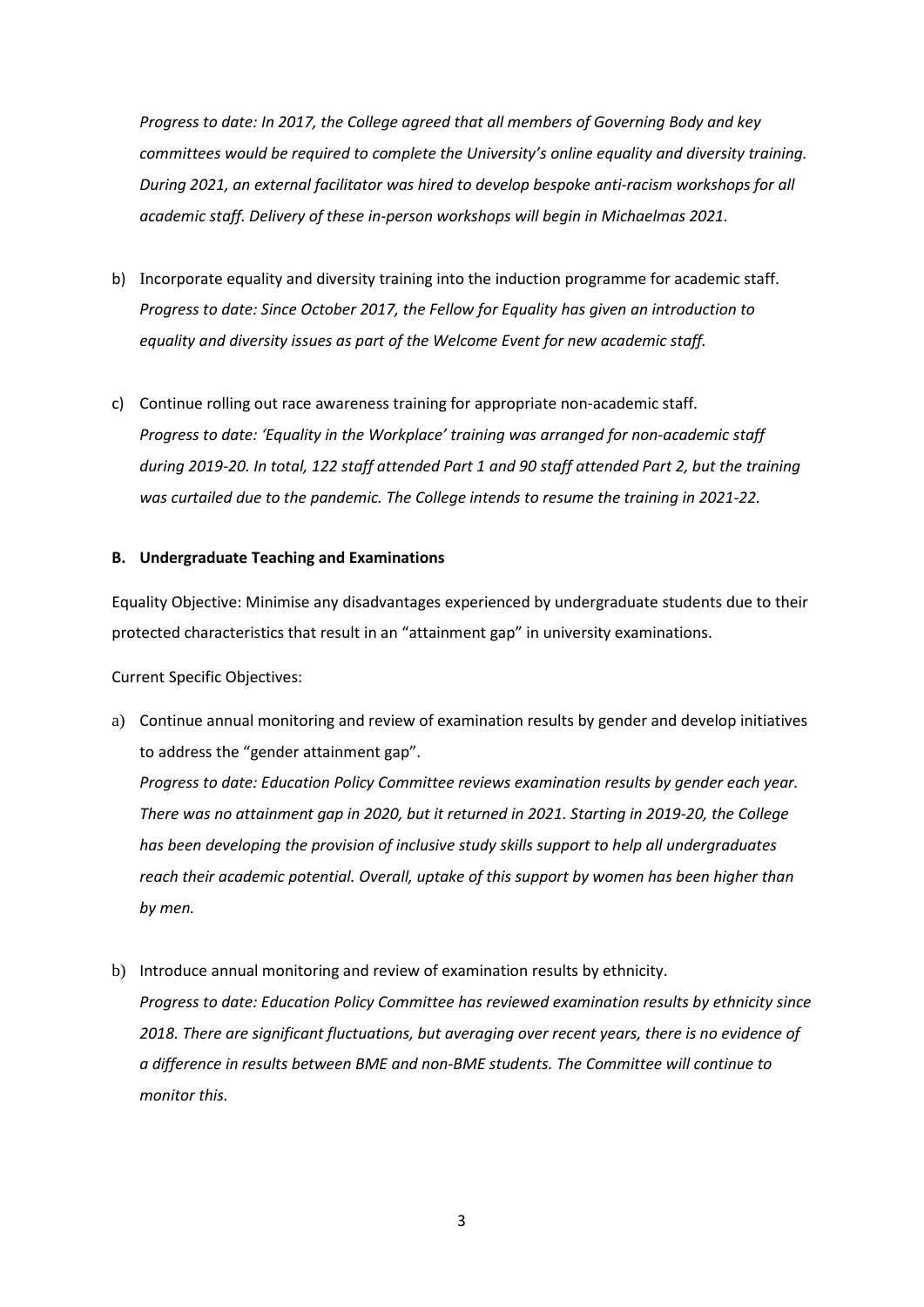#### **C. Staff Recruitment and Professional Development**

Equality Objective: Ensure that there is no discrimination in appointments or promotions and encourage individuals with protected characteristics to apply for roles in areas where they are under-represented.

Current Specific Objectives:

- a) Continue to develop annual monitoring and review of staff numbers and seniority by gender and encourage sharing of these data across colleges. *Progress to date: Equality Committee reviews information on recruitment by gender each Michaelmas Term. In 2020-21 the College also conducted a survey of staff currently in position.*
- b) Introduce similar monitoring and review of staff numbers and seniority by ethnicity and encourage sharing of these data across colleges. *Progress to date: Equality Committee reviews information on recruitment by ethnicity each Michaelmas Term. In 2020-21 the College also conducted a survey of staff currently in position.*
- c) Extend the collection and analysis of information on the destinations of early career academics. *Since Trinity Term 2020, the HR Office has collected this information from leavers' forms where it has been provided.*

#### **D. Accessibility of Facilities**

Equality Objective: Provide an inclusive and supportive environment for students, staff and visitors with disabilities and make any reasonable adjustments needed.

Current Specific Objectives:

*a)* Ensure that the College Library and Study Centre are fully accessible to people with disabilities. *Progress to date: The College's historic library was not accessible for wheelchair users. The new Study Centre was designed to remedy this, allowing for full access over the entirety of the new Study Centre and the existing buildings. The new part of the building is now open and fully accessible. Phase 3 of the project, which will address remaining accessibility issues in the old library, began in 2021.*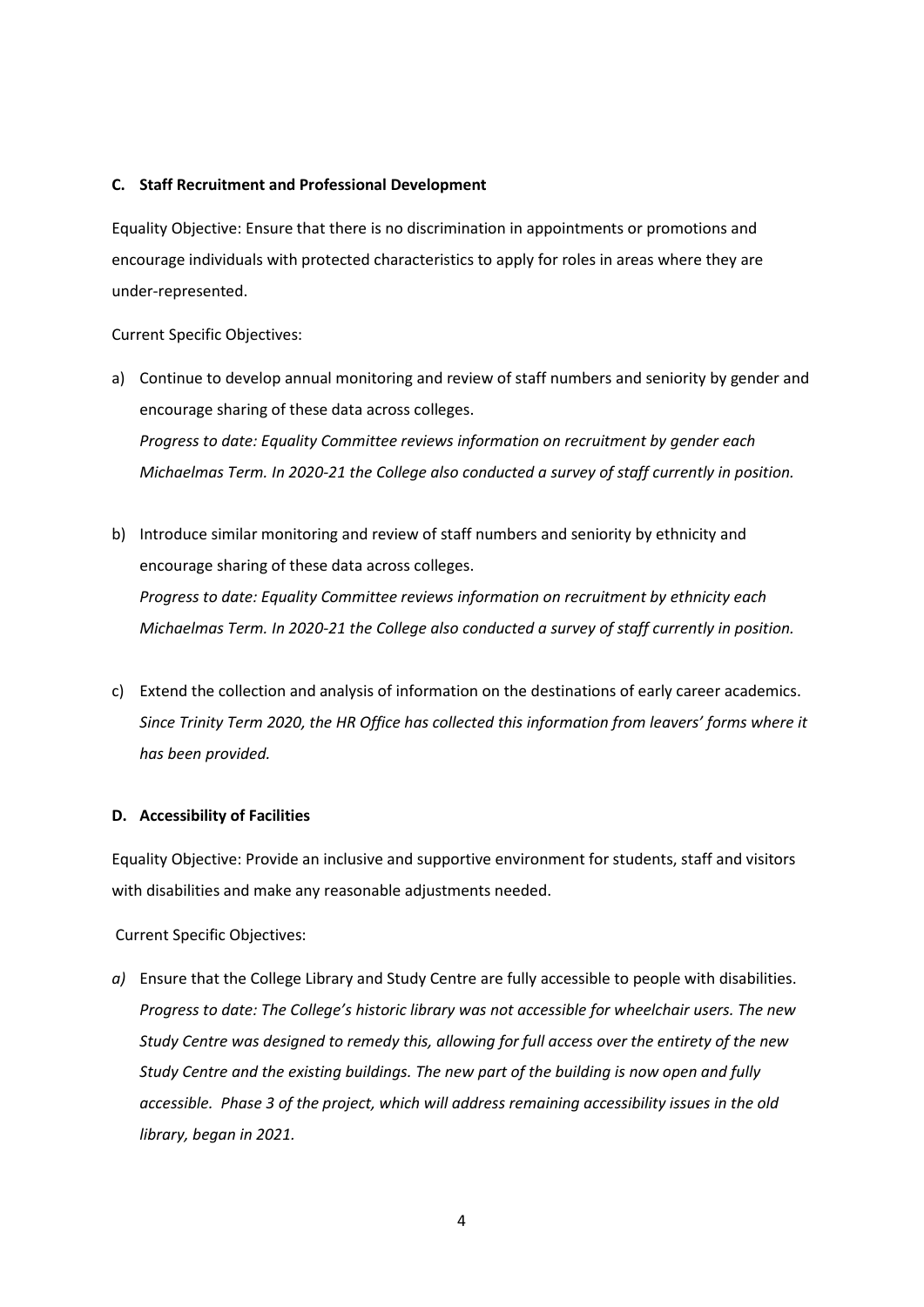*b)* Continue to monitor the physical accessibility of college buildings and consolidate this information in a readily understandable form.

*A comprehensive Access Audit of the College was completed in June 2021 and made available online. Following on from the audit, the College has set up an annual review meeting to look at accessibility and track progress.* 

## 5. **SUMMARY OF OTHER NEW INITIATIVES TO HELP FULFIL THE EQUALITY DUTY**

The College has due regard for the Public Sector Equality Duty in all its decision making on an ongoing basis. This section summarises some of the most significant new steps taken in 2020/21 to pro-actively help to eliminate discrimination, advance equal opportunities and foster good relations between groups with different protected characteristics, in addition to those already covered by the specific equality objectives 2017-21.

#### **Race and Equality Working Group**

The College's Race and Equality Working Group, with membership drawn from all parts of College, was established in 2020 and met six times during 2020/21. The College also established an Advisory Group of alumni to offer insight and advice to the Race Equality Working Group. At the end of the year, the Working Group produced a detailed report and action plan for implementation.

Some of the recommendations of the Race and Equality Working Group were already taken forward during 2020/21. These included:

- Publishing a College anti-racism statement in Sept 2021.
- Committing to participate in the Black Academic Futures programme to provide scholarships and other support to graduate students of Black British ethnicity, starting from 2021.
- Commissioning a series of portraits to celebrate the ethnic diversity of the St John's community.
- Planning compulsory anti-racism workshops for new students as part of the College's induction week.

#### **Harassment**

The College took the following steps to increase understanding and awareness of any type of harassment that might occur in College, and to reduce the risks to College members.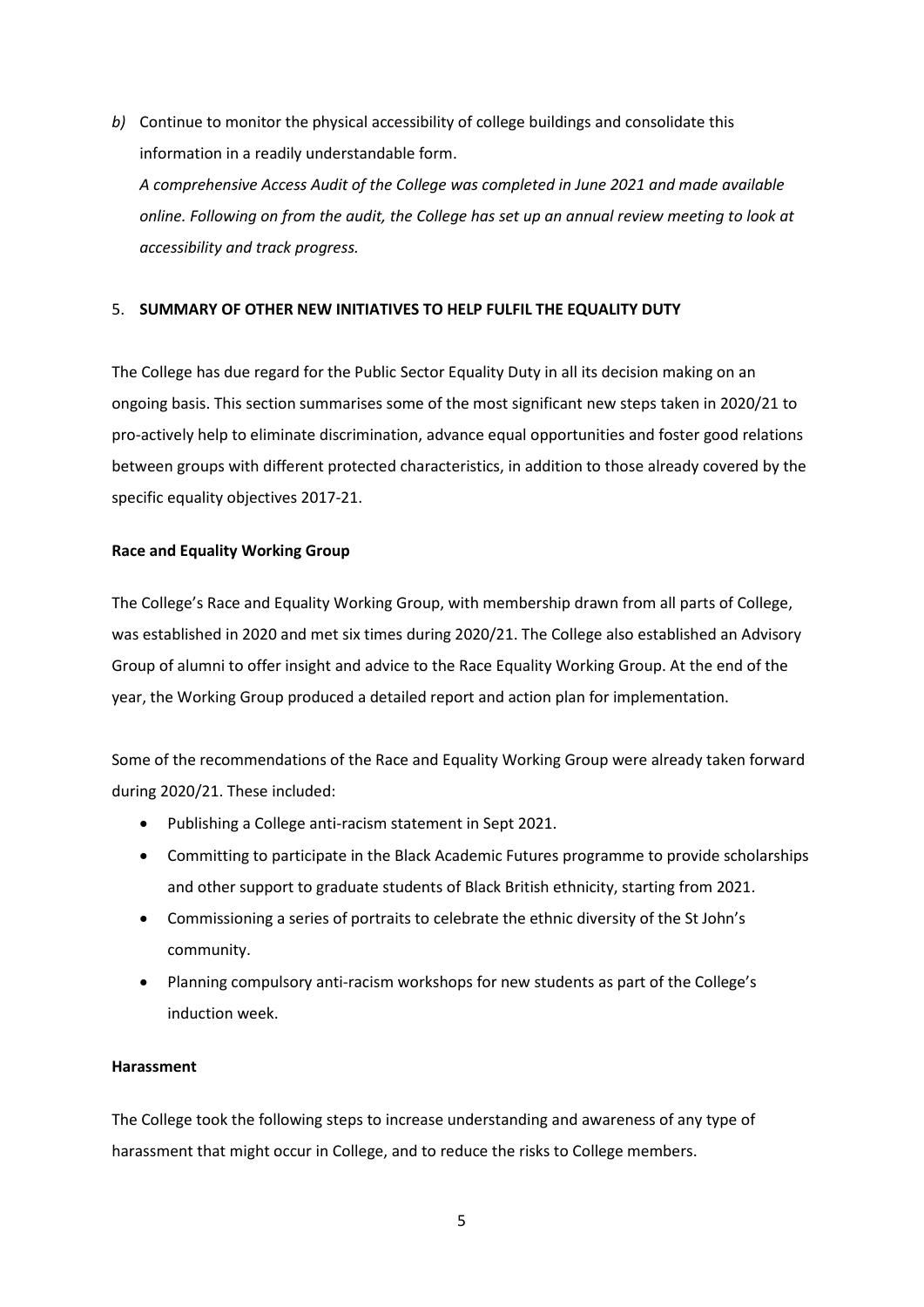- The College agreed to introduce an anonymous harassment recording process. This will be implemented in 2021/22
- The College's Harassment Policy was revised to bring it fully in line with the University Policy and to clarify responsibility for dealing with any formal complaints.
- Compulsory consent workshops by an outside provider were planned for new students as part of the College's induction week.

## **Physical Accessibility of College Buildings**

In addition to the equality objectives described in section 4D above, the following steps were taken to improve the physical accessibility of College Buildings during 2021/21

- The refurbishment of St Giles House was completed. The improvements to accessibility include a platform lift to the rear of the building, disabled toilet and improved side access.
- The refurbishment of the College Lodge was completed. One of the key objectives of this refurbishment was to improve physical accessibility.
- Planning began for new graduate accommodation on Bardwell Road, to include two accessible rooms.

## **6. STAFF RECRUITMENT DATA**

Ethnicity information is available only for those candidates who returned the equality monitoring form. Information on gender is given for all candidates in 2018/19 but only for those that returned the monitoring forms in 2019/20 and 2021/21.

## **6.1 Academic Staff**

Recruitment data for academic staff are only available for College appointments i.e., where the College is the only or primary employer. Therefore, some joint appointments are excluded.

|                     | 2018/19 Candidates |           | 2019/20 Candidates |           | 2021/21 Candidates |           |
|---------------------|--------------------|-----------|--------------------|-----------|--------------------|-----------|
|                     | All                | Appointed | All                | Appointed | All                | Appointed |
| <b>Total Number</b> | 526                | 29        | 488                | 12        | 527                | 13        |
| <b>Responses</b>    | 218                | 11        | 329                | 6         | 336                | 7         |
|                     |                    |           |                    |           |                    |           |
| <b>Male</b>         | 76 (35%)           | 3(27%)    | 191 (58%)          | 2(33%)    | 202 (62%)          | 3(43%)    |
| Female              | 140 (64%)          | 8 (73%)   | 130 (40%)          | 4 (67%)   | 122 (37%)          | 4 (57%)   |
| Prefer not to say   | 2(1%)              | 0         | 8(2%)              | 0         | 2(1%)              | 0         |
|                     |                    |           |                    |           |                    |           |
| White               | 166 (76%)          | 9(82%)    | 232 (71%)          | 4 (67%)   | 250 (75%)          | 6(86%)    |
| <b>BME</b>          | 47 (22%)           | 2(18%)    | 84 (26%)           | 1(17%)    | 69 (21%)           | 1 (14%)   |
| Prefer not to say   | 5(2%)              | 0         | 13 (4%)            | 1 (17%)   | 13 (4%)            | 0         |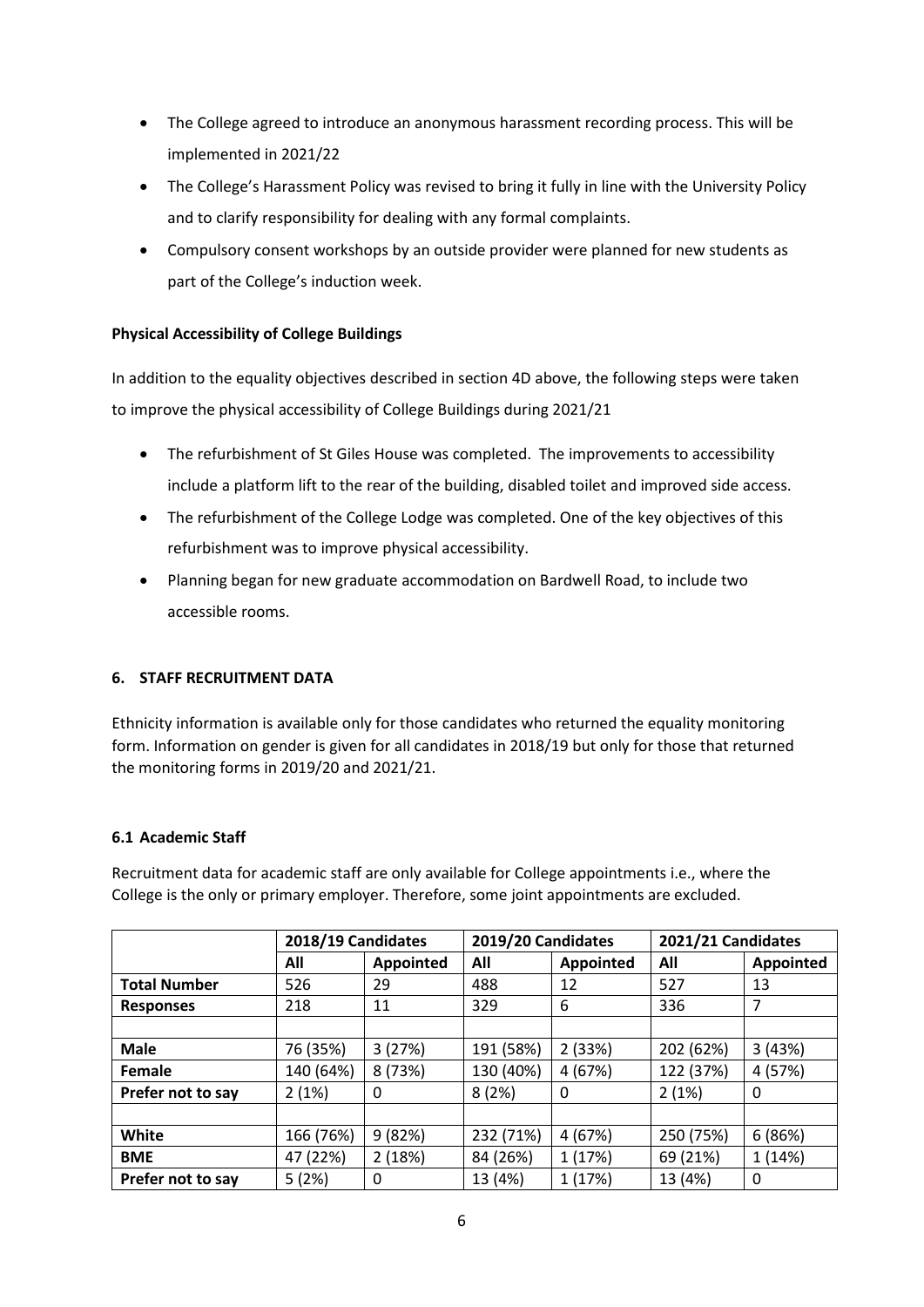### **6.2 Non-Academic Staff**

The HR office reviewed its process for collecting monitoring forms for non-academic staff following the lack of returns in 2019/20.

|                     | 2018/19 Candidates |           | 2019/20 Candidates |           | 2021/21 Candidates |           |
|---------------------|--------------------|-----------|--------------------|-----------|--------------------|-----------|
|                     | All                | Appointed | All                | Appointed | All                | Appointed |
| <b>Total Number</b> | 526                | 29        | 221                | 11        | 468                | 33        |
| <b>Responses</b>    | 218                | 11        | 1                  | 0         | 186                | 10        |
|                     |                    |           |                    |           |                    |           |
| <b>Male</b>         | 76 (35%)           | 3(27%)    | n/a                | n/a       | 74 (40%)           | 4 (40%)   |
| Female              | 140 (64%)          | 8 (73%)   | n/a                | n/a       | 112 (60%)          | 6(60%)    |
| Prefer not to say   | 2(1%)              |           |                    |           |                    |           |
|                     |                    |           |                    |           |                    |           |
| White               | 166 (76%)          | 9(82%)    | n/a                | n/a       | 155 (83%)          | 8 (80%)   |
| <b>BME</b>          | 47 (22%)           | 2 (18%    | n/a                | n/a       | 30 (16%)           | 2(20%)    |
| Prefer not to say   | 5(2%)              | 0         | n/a                | n/a       | 1(1%)              | 0         |

## **7 TOTAL STUDENTS ON COURSE**

Data are from the Student Statistics Snapshot for December of each year. Equivalent University percentages are given in brackets for comparison.

## **7.1 Number and % of all Students on course by gender and course type**

|               |             | 2018    |             | 2019    |             | 2020    |
|---------------|-------------|---------|-------------|---------|-------------|---------|
|               | <b>Male</b> | Female  | <b>Male</b> | Female  | <b>Male</b> | Female  |
| Undergraduate | 194         | 201     | 202         | 204     | 211         | 205     |
|               | 49.1%       | 50.9%   | 49.8%       | 50.2%   | 50.7%       | 49.3%   |
|               |             |         |             |         |             |         |
| (University)  | (51.4%)     | (48.6%) | (50.2%)     | (49.8%) | (48.9%)     | (51.1%) |
| Postgraduate  | 106         | 93      | 119         | 95      | 121         | 104     |
| Research      | 53.3%       | 46.7%   | 55.6%       | 44.4%   | 53.8%       | 46.2%   |
|               |             |         |             |         |             |         |
| (University)  | (58.1%)     | (41.9%) | (57.7%)     | (42.3%) | 56.9%       | 43.1%   |
| Postgraduate  | 17          | 20      | 17          | 11      | 16          | 19      |
| Taught        | 45.9%       | 54.1%   | 60.7%       | 39.3%   | 45.7%       | 54.3%   |
|               |             |         |             |         |             |         |
| (University)  | (53.3%)     | (46.7%) | (51.5%)     | (48.5%) | (50.4%)     | (49.6%) |

## 7.2 **Number and % of UK Students on course by ethnicity and course type**

|              |         | 2018       |            |         | 2019       |            | 2020    |            |            |
|--------------|---------|------------|------------|---------|------------|------------|---------|------------|------------|
|              | White   | <b>BME</b> | <b>Not</b> | White   | <b>BME</b> | <b>Not</b> | White   | <b>BME</b> | <b>Not</b> |
|              |         |            | Known      |         |            | known      |         |            | known      |
| Undergrad.   | 246     | 56         | 10         | 236     | 63         | 10         | 241     | 71         | 12         |
|              | 78.9%   | 17.9%      | 3.2%       | 76.4%   | 20.4%      | 3.2%       | 74.3%   | 21.9%      | 3.7%       |
|              |         |            |            |         |            |            |         |            |            |
| (University) | (80.6%) | (17.4%)    | $(2.1\%)$  | (78.8%) | (19.0%)    | (2.2%)     | (70.1%) | (26.1%)    | (3.2%)     |
| Postgrad.    | 65      | 17         |            | 74      | 17         | 0          | 76      | 18         | 4          |
| Research     | 78.3%   | 20.5%      | 1.2%       | 81.3%   | 18.7%      | 0          | 77.6%   | 18.4%      | 4.1%       |
|              |         |            |            |         |            |            |         |            |            |
| (University) | (79.5%) | (16.8%)    | $(3.7\%)$  | (79.2%) | (16.4%)    | $(4.4\%)$  | (77.4%) | (17.4%)    | (5.2%)     |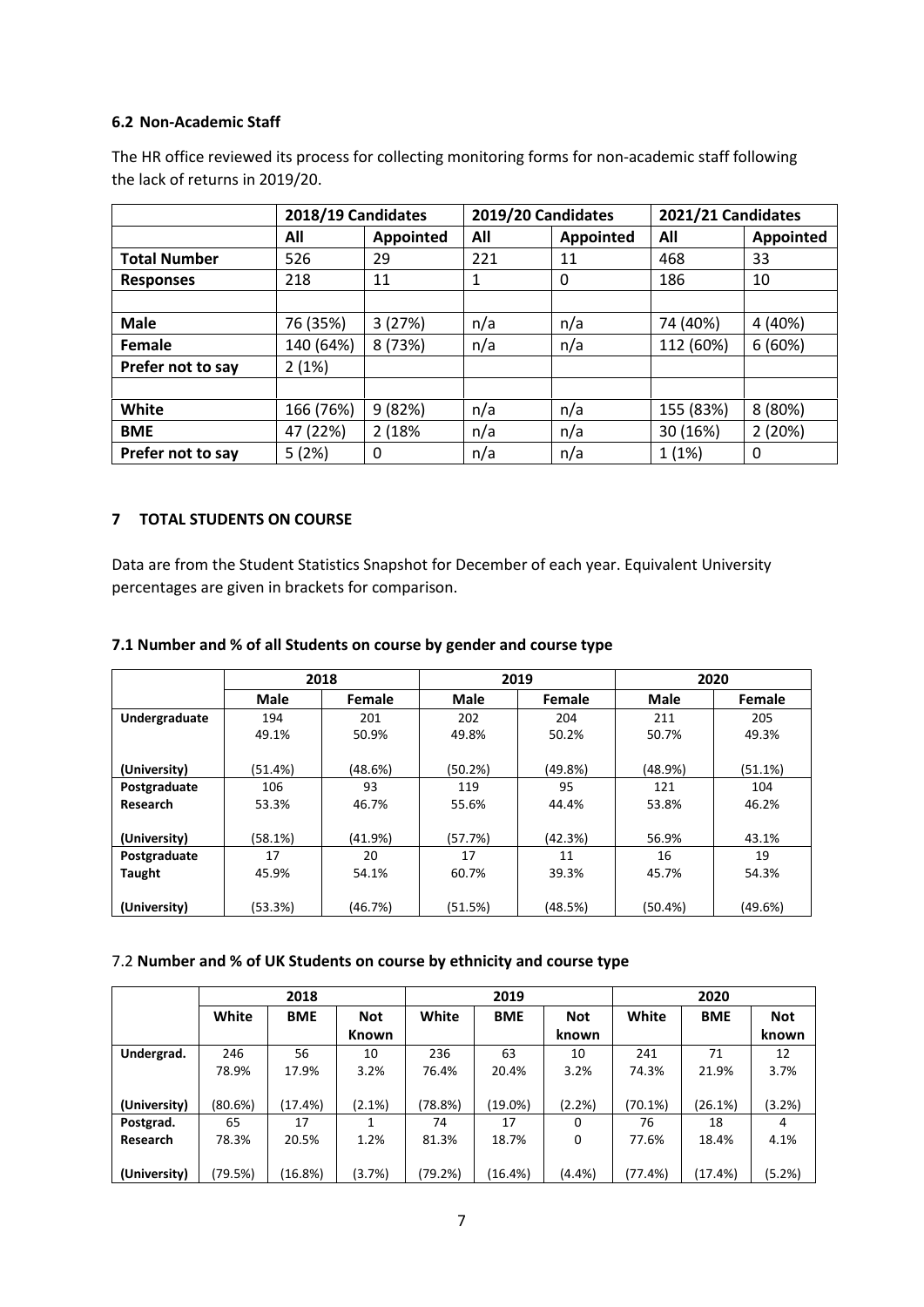| Postgrad.     | 11<br>ᆠᅶ | ٠.      |           |                 | ุ       | -         | 10      |         |        |
|---------------|----------|---------|-----------|-----------------|---------|-----------|---------|---------|--------|
| <b>Taught</b> | 91.7%    | 8.3%    |           | 60.0%           | ື       | 40.0%     | 62.5%   | 31.3%   | 6.3%   |
|               |          |         |           |                 |         |           |         |         |        |
| (University)  | (3.1%)   | (23.0%) | $(3.9\%)$ | 71<br>$(1.2\%)$ | (24.7%) | $(4.1\%)$ | (69.8%) | (25.7%) | (4.5%) |

## **7.3 Number and % of International Students on course by ethnicity and course type**

|              |         | 2018       |               |         | 2019       |              |            | 2020       |              |
|--------------|---------|------------|---------------|---------|------------|--------------|------------|------------|--------------|
|              | White   | <b>BME</b> | <b>Not</b>    | White   | <b>BME</b> | <b>Not</b>   | White      | <b>BME</b> | <b>Not</b>   |
|              |         |            | known         |         |            | <b>Known</b> |            |            | <b>Known</b> |
| Undergrad.   | 42      | 35         | 6             | 51      | 40         | 6            | 49         | 38         | 5.           |
|              | 50.6%   | 42.2%      | 7.2%          | 52.6%   | 41.2%      | 6.2%         | 53.3%      | 41.3%      | 5.4%         |
|              |         |            |               |         |            |              |            |            |              |
| (University) | (47.4%) | (47.1%)    | $(5.4\%)$     | (45.7%) | (48.4%)    | (5.9%)       | (45.7%)    | (48.2%)    | $(6.1\%)$    |
| Postgrad.    | 76      | 37         | 3             | 68      | 50         | 5            | 69         | 54         | 4            |
| Research     | 65.5%   | 31.9%      | 2.6%          | 55.3%   | 40.7%      | 4.1%         | 54.3%      | 42.5%      | 3.1%         |
|              |         |            |               |         |            |              |            |            |              |
| (University) | (52.2%) | (43.5%)    | (4.3%)        | (48.4%) | (46.2%)    | $(5.4\%)$    | $(46.1\%)$ | (48.1%)    | (5.8% )      |
| Postgrad.    | 16      | 7          | $\mathfrak z$ | 7       | 15         | 1            | 6          | 12         |              |
| Taught       | 64.0%   | 28.0%      | 8.0%          | 30.4%   | 65.2%      | 4.3%         | 31.6%      | 63.2%      | 5.3%         |
|              |         |            |               |         |            |              |            |            |              |
| (University) | (49.5%) | (46.5%)    | $(4.0\%)$     | (48.4%) | (47.6%)    | (4.0%)       | (45.6%)    | (50.3%)    | $(4.1\%)$    |

## **8 UNDERGRADUATE ADMISSIONS DATA**

"Applications" refers to all applications specifying St John's as the first choice college. "Acceptances" refers to all acceptances of those applications by St John's and does not include acceptances by other Colleges. The stated years are the year of matriculation. Ethnicity information is not available for non-UK applicants.

## **8.1 Undergraduate application numbers and acceptance rates by gender**

|                     |             | 2018          |             | 2019          | 2020        |         |  |
|---------------------|-------------|---------------|-------------|---------------|-------------|---------|--|
|                     | <b>Male</b> | <b>Female</b> | <b>Male</b> | <b>Female</b> | <b>Male</b> | Female  |  |
| <b>Applications</b> | 501         | 475           | 506         | 482           | 640         | 513     |  |
| <b>Acceptances</b>  | 50          | 63            | 68          | 52            | 65          | 63      |  |
| <b>Accept Rate</b>  | 10.0%       | 13.3%         | 13.4%       | 10.8%         | 10.2%       | 12.3%   |  |
| (University)        | (15.4%)     | (15.4%)       | (13.8%)     | (14.7%)       | (15.0%)     | (16.5%) |  |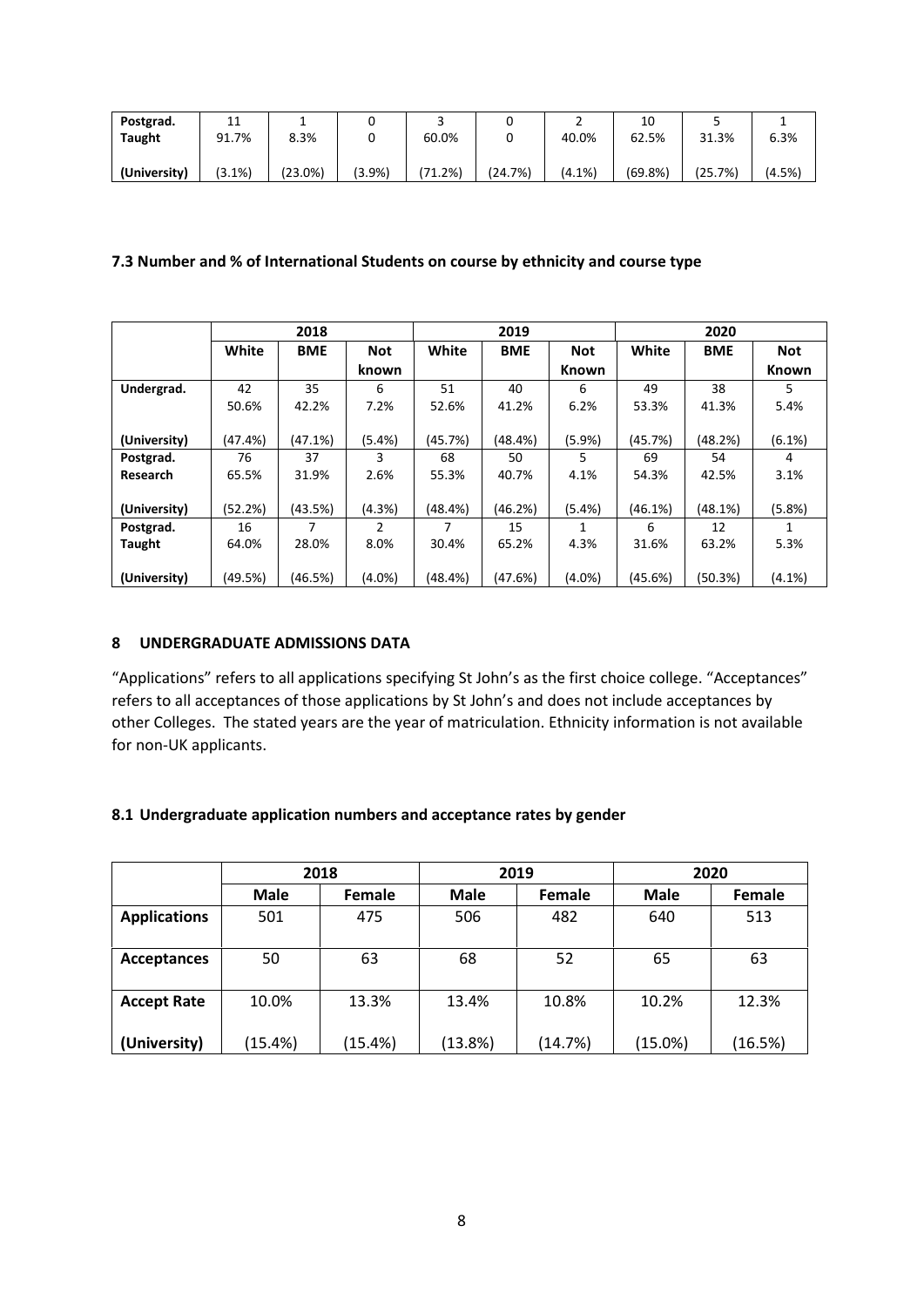# **8.2 Undergraduate application numbers and acceptance rates by ethnicity (UK only)**

|                     |         | 2018       |            |         | 2019       |              | 2020    |            |              |
|---------------------|---------|------------|------------|---------|------------|--------------|---------|------------|--------------|
|                     | White   | <b>BME</b> | <b>Not</b> | White   | <b>BME</b> | <b>Not</b>   | White   | <b>BME</b> | <b>Not</b>   |
|                     |         |            | Known      |         |            | <b>Known</b> |         |            | <b>Known</b> |
| <b>Applications</b> | 394     | 148        | 42         | 361     | 154        | 27           | 465     | 218        | 26           |
|                     |         |            |            |         |            |              |         |            |              |
| Acceptances         | 61      | 17         | 5          | 63      | 18         | 4            | 80      | 20         | 3            |
|                     |         |            |            |         |            |              |         |            |              |
| <b>Accept Rate</b>  | 15.5%   | 11.5%      | 11.9%      | 17.5%   | 11.7%      | 14.8%        | 17.2%   | 9.7%       | 11.5%        |
| (University)        | (22.6%) | (14.8%)    | $(7.8\%)$  | (20.6%) | (15.5%)    | (8.3%)       | (23.3%) | (17.0%)    | (9.1%)       |

## **9 UNDERGRADUATE FINAL DEGREE CLASSIFICATIONS**

# **9.1 Final degree classifications by gender**

|              |             | 2019   |             | 2020          | 2021        |        |
|--------------|-------------|--------|-------------|---------------|-------------|--------|
|              | <b>Male</b> | Female | <b>Male</b> | <b>Female</b> | <b>Male</b> | Female |
| <b>First</b> | 29          | 17     | 29          | 31            | 28          | 24     |
|              | 52%         | 39%    | 51%         | 49%           | 56%         | 44%    |
| (University) | (42%)       | (31%)  | (51%)       | (44%)         | (42%)       | (39%)  |
| 2.1 or lower | 27          | 27     | 28          | 32            | 22          | 31     |
|              | 48%         | 61%    | 49%         | 51%           | 44%         | 56%    |
|              |             |        |             |               |             |        |
| (University) | (58%)       | (69%)  | (49%)       | (56%)         | (58%)       | (61%)  |

# **9.2 Final degree classifications by ethnicity**

|              | 2019           |            | 2020           |            | 2021           |            |
|--------------|----------------|------------|----------------|------------|----------------|------------|
|              | White/         | <b>BME</b> | White/         | <b>BME</b> | White/         | <b>BME</b> |
|              | <b>Unknown</b> |            | <b>Unknown</b> |            | <b>Unknown</b> |            |
| <b>First</b> | 39             |            | 45             | 15         | 38             | 9          |
|              | 51%            | 29%        | 47%            | 63%        | 50%            | 45%        |
|              |                |            |                |            |                |            |
| (University) | (38%)          | (30%)      | (49%)          | (42%)      | (42%)          | (35%)      |
| 2.1 or lower | 37             | 17         | 51             | 9          | 38             | 11         |
|              | 49%            | 71%        | 53%            | 37%        | 50%            | 55%        |
|              |                |            |                |            |                |            |
| (University) | (62%)          | (70%)      | (51%)          | (58%)      | (58%)          | (65%)      |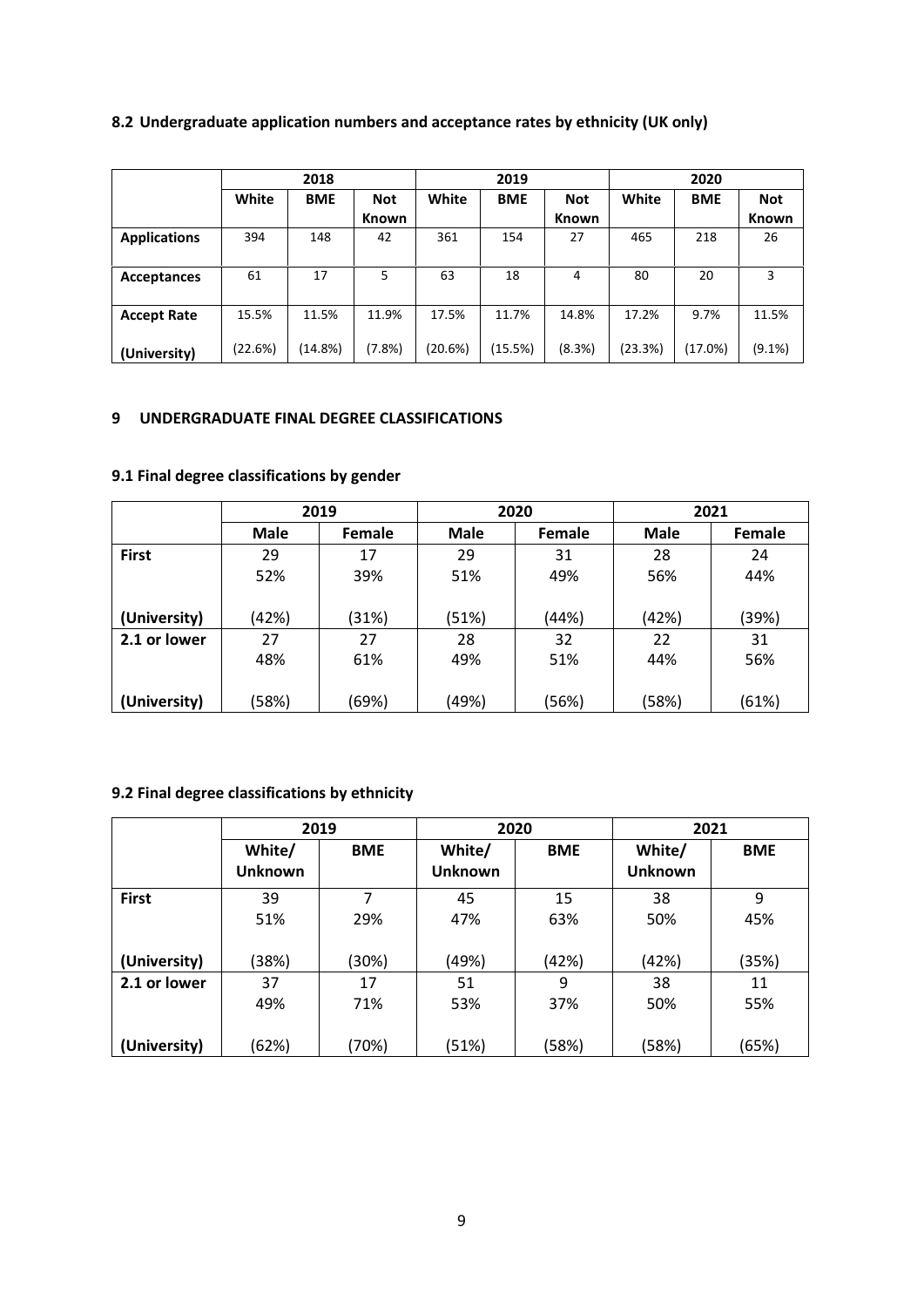# **APPENDIX: EQUALITY OBJECTIVES 2021-25**

## **(agreed MT2021, revised HT 2022)**

| No.            | <b>Equality Objective</b>   | <b>Specific Objectives</b>                                                 |
|----------------|-----------------------------|----------------------------------------------------------------------------|
| 1a)            | <b>Increasing diversity</b> | Implement a robust process for monitoring and reviewing staff diversity    |
|                | (staff)                     | statistics.                                                                |
|                |                             |                                                                            |
|                |                             | Explore ways to increase the diversity of non-academic staff, including    |
|                |                             | working with experienced local employers to identify best practice and     |
|                |                             | running an open day for the local community.                               |
|                |                             |                                                                            |
|                |                             | As part of the ECR working group remit, consider how the job structure,    |
|                |                             | recruitment process and communication may impact on diversity in           |
|                |                             | recruitment to College-only academic posts.                                |
|                |                             |                                                                            |
| 1 <sub>b</sub> | <b>Increasing diversity</b> | Seek to participate in the University's Black Academic Futures             |
|                | (students)                  | programme by undertaking to finance either one full, or two 50%,           |
|                |                             | scholarships.                                                              |
|                |                             |                                                                            |
|                |                             | Explore future funding possibilities to facilitate and support access to   |
|                |                             | graduate study for under-represented groups.                               |
|                |                             |                                                                            |
|                |                             | Support the University's target to eliminate the offer gap to Asian        |
|                |                             | applicants by ensuring tutors are made aware of the gap and monitoring     |
|                |                             | outcomes.                                                                  |
|                |                             | Ensure all tutors participating in admissions have completed the relevant  |
|                |                             | training, including training on Equality considerations.                   |
| 2.             | <b>Teaching and</b>         | Work with external providers to develop tailored training for tutors and   |
|                | student progression         | advisors, to help them become more anti-racist in their tutorial teaching, |
|                |                             | graduate advising, and pastoral support of students.                       |
|                |                             |                                                                            |
|                |                             | Evaluate the level of interest in a BAME alumni network and student        |
|                |                             | mentoring scheme aimed at supporting BAME students' progression.           |
|                |                             |                                                                            |
|                |                             | Review the process of providing academic support for students with         |
|                |                             | Specific Learning Difficulties and ensure it is fit for purpose.           |
|                |                             |                                                                            |
| 3.             | Welfare and well-           | Complete a review of welfare provision in the College, including           |
|                | being                       | particular reference to the recent recommendations of the University of    |
|                |                             | Oxford Mental Health Task Force.                                           |
|                |                             |                                                                            |
|                |                             | Implement an anonymous harassment recording system to allow all            |
|                |                             | members of College to record any incidents of concern                      |
|                |                             |                                                                            |
| 4.             | <b>Values and Culture</b>   | Adopt and publish a College anti-racism statement                          |
|                |                             |                                                                            |
|                |                             | Pilot new ways to engage all members of staff in discussions about the     |
|                |                             | College's values, including race equality, in order to create an inclusive |
|                |                             | culture, and share and extend good practice.                               |
|                |                             | Embed diversity and anti-racism education in the life of the College by    |
|                |                             | offering relevant events to students throughout their time in College.     |
|                |                             |                                                                            |